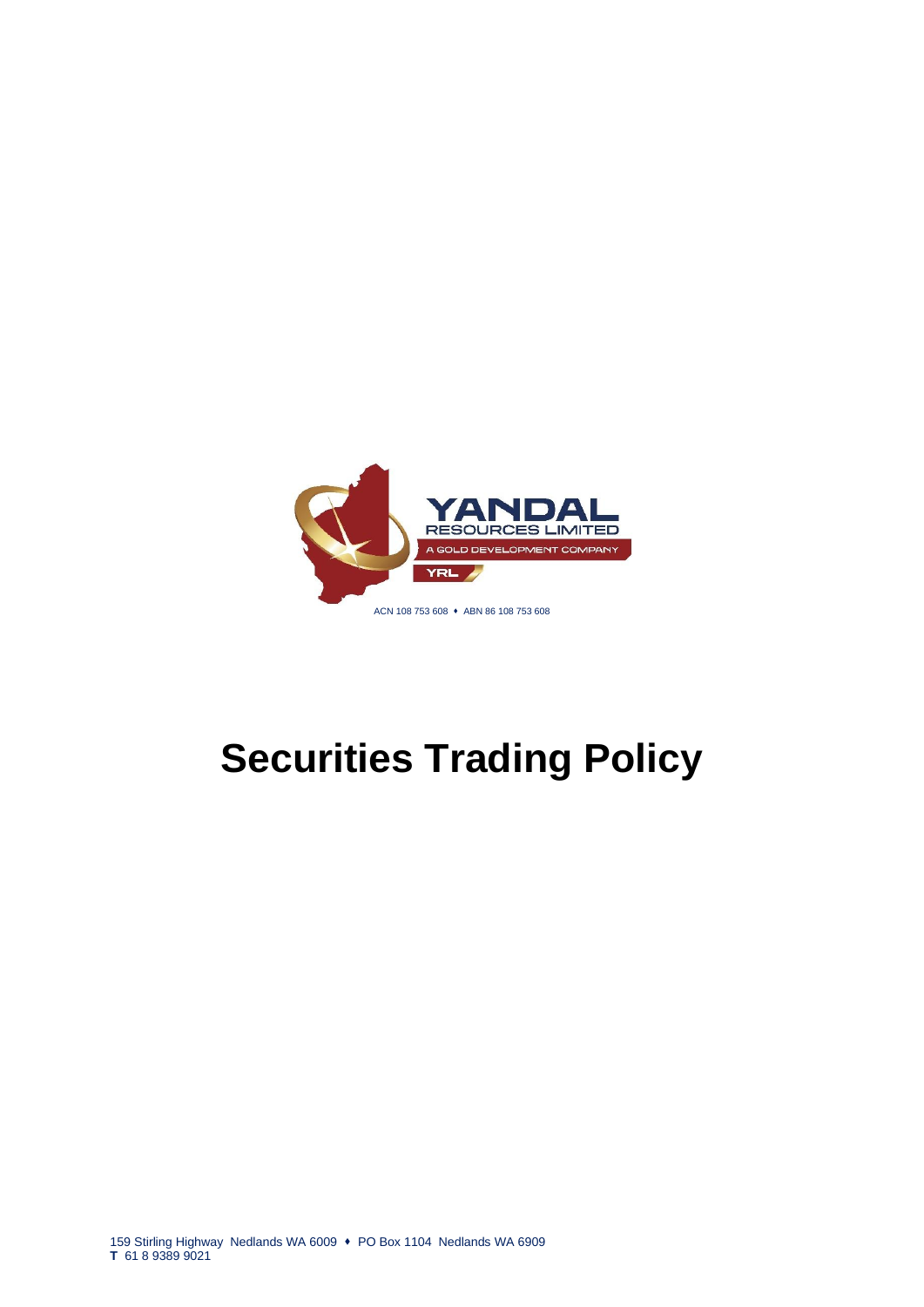# **Introduction**

Yandal Resources Limited (the "**Company**" or "**Yandal**") is committed to conducting its business ethically and in accordance with the highest standards of corporate governance. In determining these standards, the ASX Corporate Governance Council's Principles of Good Corporate Governance and Best Practice Recommendations (as amended from time to time) (the "ASX Corporate Governance Principles") have been referred to.

The purpose of these guidelines is to assist Key Management Personnel ("**KMP**") to avoid conduct known as 'insider trading'. In some respects, the policy extends beyond the strict requirements of the Corporations Act 2001 (Cth). KMP are encouraged to be long-term holders of Yandal's securities. However, it is important that care is taken in the timing of any purchase or sale of such securities.

This policy applies to Yandal's (and if applicable, its subsidiaries) KMP who possess inside information including:

- Directors (including the Managing Director);
- Alternate Directors;
- Officers:
- Senior Executives and their closely related parties:
- Employees and connected persons of employees; and
- in certain circumstances, consultants and contractors.

## **What types of transactions are covered by this policy?**

This policy applies to both the sale and purchase of any securities of Yandal and its subsidiaries on issue from time to time.

## **What is insider trading?**

## **Prohibition**

Insider trading is a criminal offence. It may also result in a civil liability. In broad terms, a person will be guilty of insider trading if:

- a) that person possesses information which is not generally available to the market and, if it were generally available to the market, would be likely to have a material effect on the price or value of Yandal's securities (i.e., information that is 'price sensitive'); and
- b) that person:
	- a. buys or sells securities in Yandal; or
	- b. procures someone else to buy or sell securities in Yandal; or
	- c. passes on that information to a third party where that person knows, or ought reasonably to know, that the third party would be likely to buy or sell the securities or procure someone else to buy or sell the securities of Yandal.

# **Examples**

To illustrate the prohibition described above, the following are possible examples of price sensitive information which, if made available to the market, may be likely to materially affect the price of the Company's securities:

- a) the Company considering a major acquisition or disposal of assets;
- b) the threat of major litigation against the Company:
- c) the Company's sales and profit results materially exceeding (or falling short of) the market's expectations;
- d) a material change in debt, liquidity or cash flow;
- e) a significant new development proposal (e.g. new product or technology);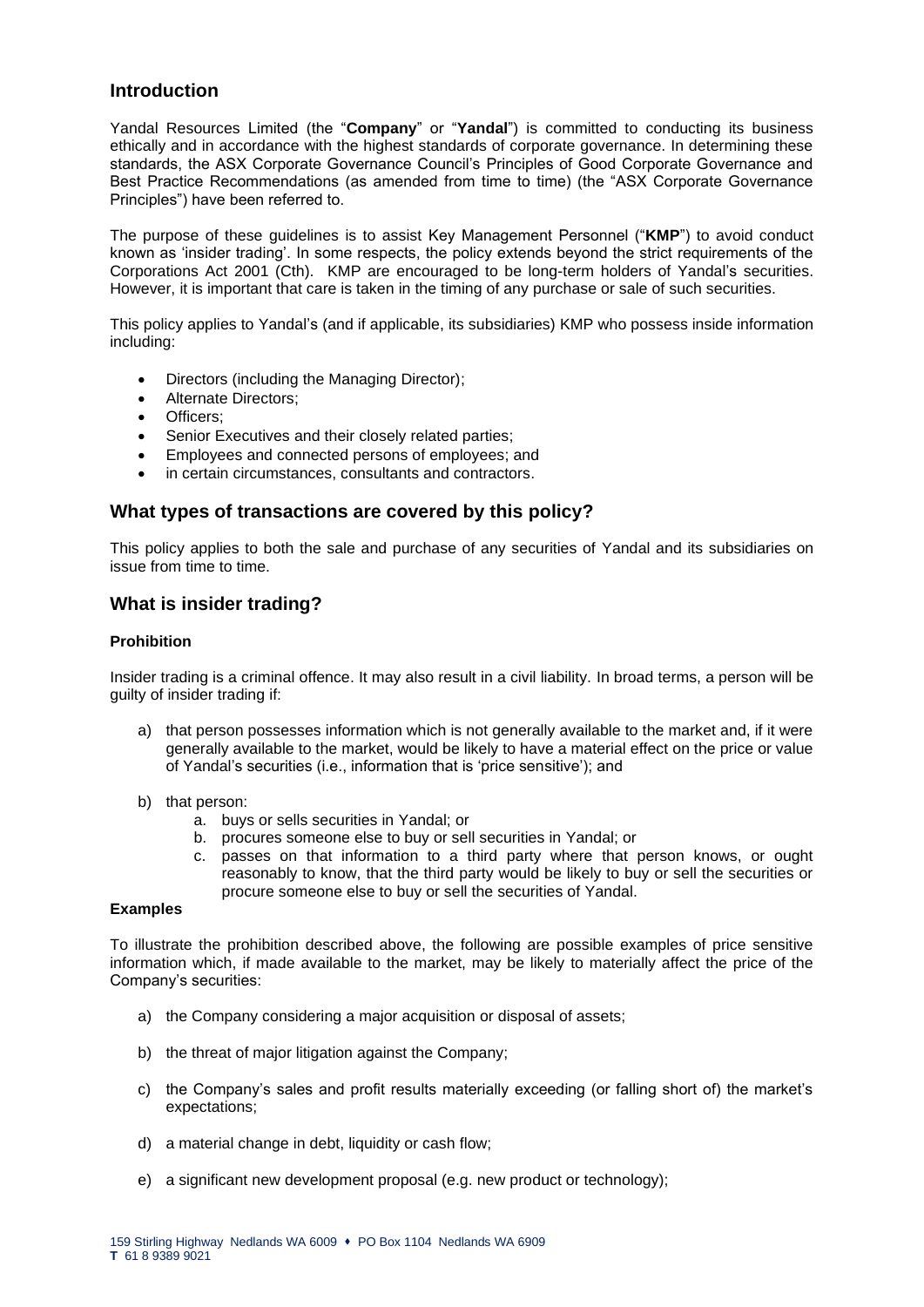

- f) the grant or loss of a major contract;
- g) a management or business restructuring proposal;
- h) a share issue proposal;
- i) an agreement or option to acquire an interest in a mining tenement, or to enter into a joint venture or farm-in or farm-out arrangement in relation to a mining tenement; and
- j) significant discoveries, exploration results, or changes in reserve/resource estimates from mining tenements in which the Company has an interest.

## **Dealing through third parties**

A person does not need to be a Director or employee of Yandal to be guilty of insider trading in relation to securities in Yandal. The prohibition extends to dealings by KMP through nominees, agents or other associates, such as family members, family trusts and family companies (referred to as "**Associates**" in these guidelines).

## **Information however obtained**

It does not matter how or where the person obtains the information – it does not have to be obtained from Yandal to constitute inside information.

## **Employee share schemes**

The prohibition does not apply to acquisitions of shares or options by employees made under employee share or option schemes, nor does it apply to the acquisition of shares as a result of the exercise of options under an employee option scheme. However, the prohibition does apply to the sale of shares acquired under an employee share scheme and also to the sale of shares acquired following the exercise of an option granted under an employee option scheme.

# **Guidelines for trading in the Company's securities**

## **General Rule**

In addition to the prohibition on dealing in Yandal securities while in possession of inside information about Yandal, subject to the following, the time for any KMP to buy or sell Company securities is not permitted during the following periods:

- a) two weeks before the release of the Company's Annual Financial Report;
- b) two weeks before the release of the Company's Half-year Financial Report;
- c) two weeks before the release of the Company's quarterly reports;
- d) any other period determined by the Board or the Managing Director (such as prior to the announcement to ASX of a significant matter or event);

## (the **Closed Periods**).

Yandal may at its discretion vary this rule in relation to a particular period by a general announcement to all employees either before or during the period. However, if a KMP of the Company is in possession of price sensitive information which is not generally available to the market, then he or she must not deal in the Company's securities at any time.

# **No short-term trading in the Company's securities**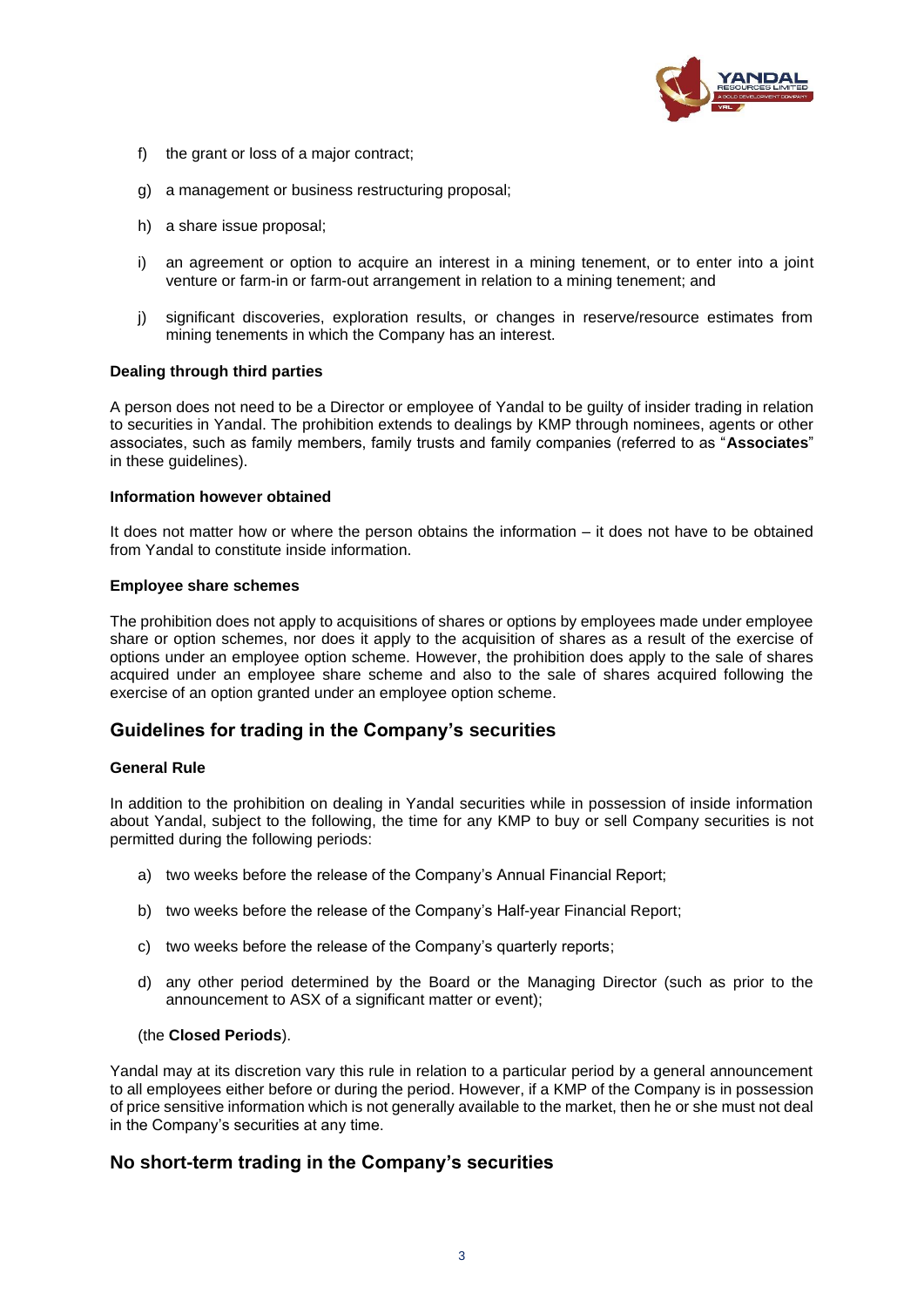

The KMP should never engage in short-term trading in the Company's securities. Short-term trading includes buying and selling securities on market within a 1 month period is not encouraged.

## **Securities in other companies**

Buying and selling securities of other companies with which Yandal may be dealing is prohibited where an individual possesses information which is not generally available to the market and is 'price sensitive'. For example, where an individual is aware that Yandal is about to sign a major agreement with another company, they should not buy securities in either Yandal or the other company.

# **Exceptions**

The KMP may at any time:

- a) acquire ordinary shares in Yandal by conversion of securities giving a right of conversion to ordinary shares;
- b) acquire Company securities under a bonus issue made to all holders of securities of the same class;
- c) acquire Company securities under a dividend reinvestment, or top-up plan that is available to all holders or securities of the same class;
- d) acquire, or agree to acquire or exercise options under a Company Share Option Plan;
- e) withdraw ordinary shares in Yandal held on behalf of the employee in an employee share plan where the withdrawal is permitted by the rules of that plan;
- f) acquire the ordinary shares in Yandal as a result of the exercise of options held under an employee option scheme;
- g) transfer securities of Yandal already held into a superannuation fund or other saving scheme in which the restricted person is the beneficiary;
- h) make an investment in, or trade in units of, a fund or other scheme (other than a scheme only investing in the securities of Yandal) where the assets of the fund or other scheme are invested at the discretion of a third party;
- i) where a restricted person is a trustee, trade in the securities of Yandal by that trust, provided the restricted person is not a beneficiary of the trust and any decision to trade during a prohibited period is taken by the other trustees or by the investment managers independently of the restricted person;
- j) undertake to accept, or accept, a takeover offer;
- k) trade under an offer or invitation made to all or most of the security holders, such as a rights issue, a security purchase plan, a dividend or distribution reinvestment plan and an equal basis buy-back, where the plan that determines the timing and structure of the offer has been approved by the board. This includes decisions relating to whether or not to take up the entitlements and the sale of entitlements required to provide for the take up of the balance of entitlements under a renounceable pro rata issue;
- l) dispose of securities of Yandal resulting from a secured lender exercising their rights, for example, under a margin lending arrangement;
- m) exercise (but not sell securities following exercise) an option or a right under an employee incentive scheme, or convert a convertible security, where the final date for the exercise of the option or right, or the conversion of the security, falls during a prohibited period and Yandal has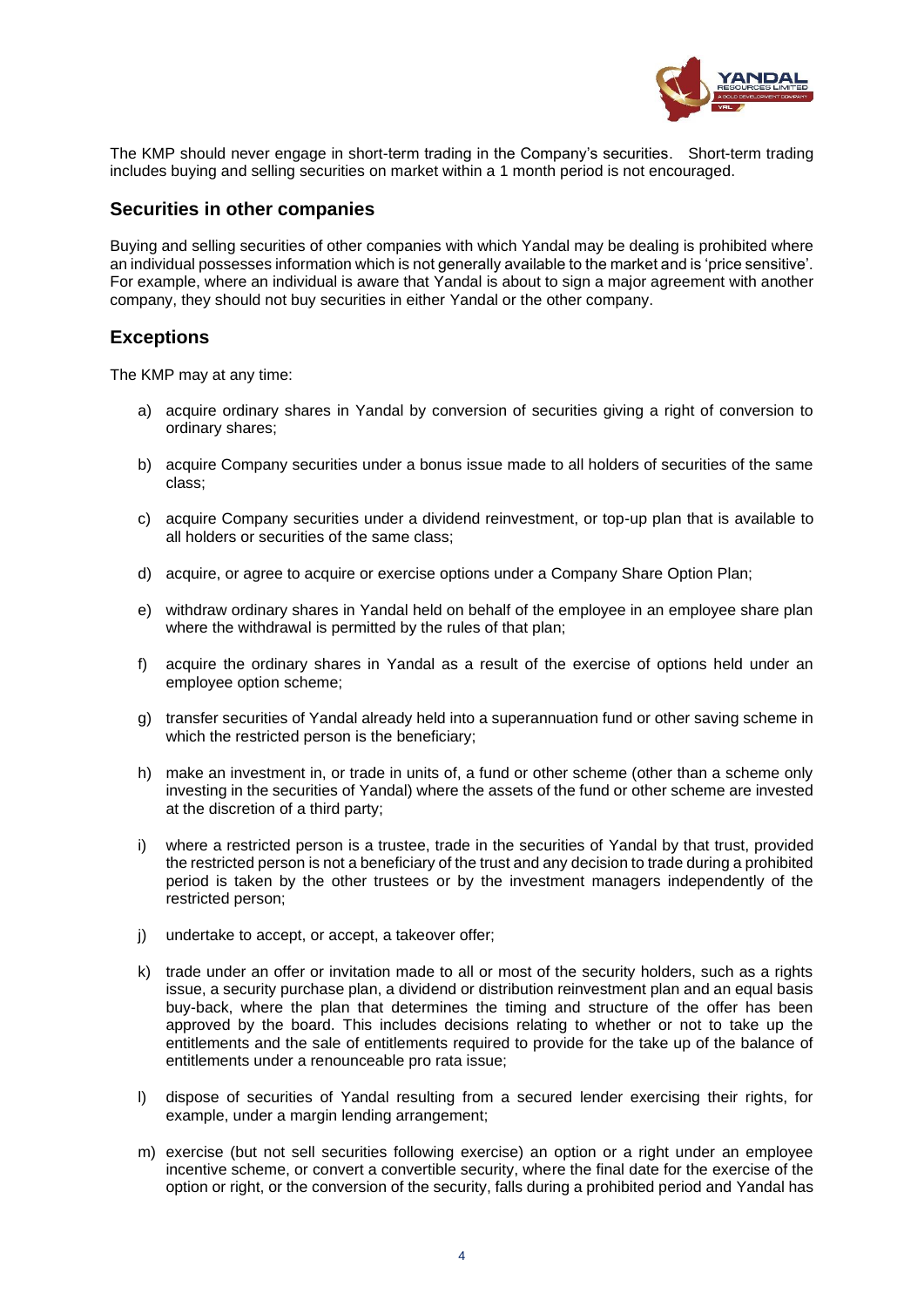

been in an exceptionally long prohibited period or the Company has had a number of consecutive prohibited periods and the restricted person could not reasonably have been expected to exercise it at a time when free to do so; or

n) trade under a non-discretionary trading plan for which prior written clearance has been provided in accordance with procedures set out in this policy.

In respect of any share or option plans adopted by the Company, it should be noted that:

- a) it is not permissible to provide the exercise price of options by selling the shares acquired on the exercise of these options unless the sale of those shares occurs during the period specified under General Rule above; and
- b) where the exercise price of options is being provided by a margin loan or other form of lending arrangement, then there may be a risk that the KMP may need to sell shares to avoid providing additional capital or security to the lender in the event of a decrease in the value of the shares.
- c) Were this to occur at a time when the person possessed inside information, then the sale of Company securities would be a breach of insider trading laws, even though the person's decision to sell was not influenced by the inside information that the person possessed and the person may not have made a profit on the sale. Where the Company securities are provided to a lender as security by way of mortgage or charge, a sale that occurs under that mortgage or charge as a consequence of default would not breach insider trading laws.

## **Notification of periods when Directors and employees can trade**

The Company Secretary will endeavor to notify all the KMP of the times when they are permitted to buy or sell the Company's securities as set out in the guidelines above.

# **Approval and Notification Requirements**

## **Approval requirements – Directors**

Any Director wishing to buy, sell or exercise rights in relation to the Company's securities must obtain the prior approval of either the Chairman in consultation with the Managing Director or the Board before doing so.

## **Approval requirements – Other KMP**

Any Officers, Senior Executives, Employees and in certain circumstances, consultants and contractors wishing to buy, sell or exercise rights in relation to the Company's securities must obtain the prior approval of the Managing Director before doing so.

## **Notification**

Any KMP (or through his or her associates) buys, sells or exercises rights in relation to Company securities (including entering into an agreement that provides a lender with rights in their securities held in the Company) must notify the Company Secretary of the details of the transaction within five (5) business days of the transaction occurring. This notification obligation operates at all times but does not apply to acquisitions of shares or options by employees made under employee share or option schemes, nor does it apply to the acquisition of shares as a result of the exercise of options under an employee option scheme.

## **Approvals to buy or sell securities**

All requests to buy or sell securities must include the intended volume of securities to be purchased or sold and an estimated time frame for the sale or purchase.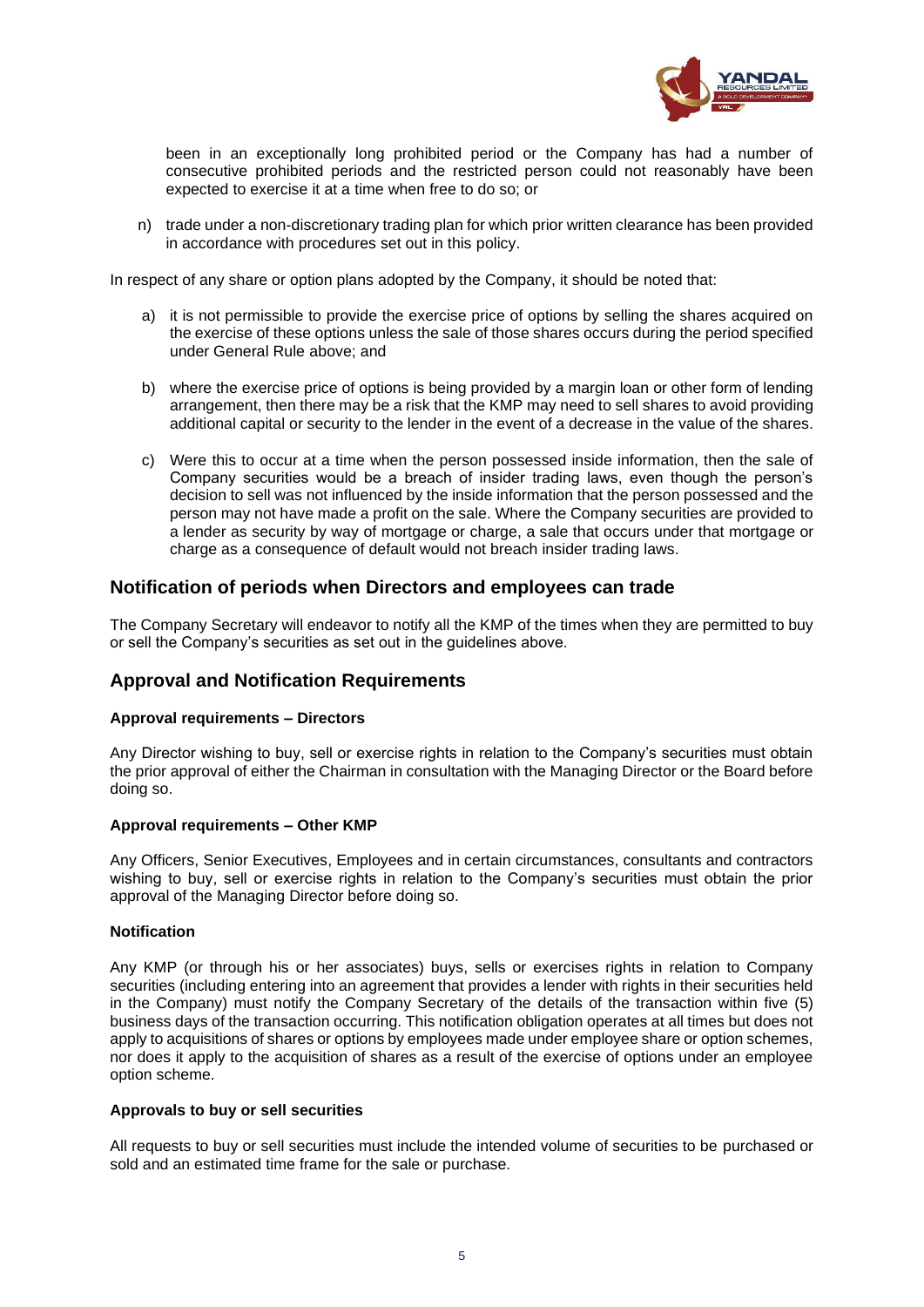

Copies of written approvals must be forwarded to the Company Secretary prior to the approved purchase or sale transaction.

#### **KMP sales of securities**

KMP need to be mindful of the market perception associated with any sale of Company securities and possibly the ability of the market to absorb the volume of shares being sold. With this in mind, the management of the sale of any significant volume of Company securities (i.e. a volume that would represent a volume in excess of 10% of the total securities held by the seller prior to the sale, or a volume to be sold that would be in excess of the average daily traded volume of the shares of the Company on the ASX for the preceding 20 trading days) by a KMP needs to be discussed with the Board and Yandal's legal and financial advisors prior to the execution of any sale.

#### **Exemption from trading window restriction due to exceptional circumstance**

A KMP who is not in possession of inside information in relation to Yandal, may be given prior written clearance by the Managing Director (or in the case of a Director the Managing Director and Chairman) to sell or otherwise dispose of Company securities outside of the trading window detailed in the guidelines above where the person is in severe financial hardship or where there are exceptional circumstances as set out in this policy.

#### **Severe financial Hardship or exceptional circumstances**

The determination of whether a KMP is in severe financial hardship will be made by:

- in the case of KMP other than directors, the Managing Director or Chairman;
- in the case of directors other than the Chairman, the Chairman
- in the case of the Chairman, two other directors.

A financial hardship or exceptional circumstances determination can only be made by examining all of the facts and if necessary obtaining independent verification of the facts from banks, accountants or other like institutions.

## **Financial hardship**

A KMP may be in severe financial hardship if they have a pressing financial commitment that cannot be satisfied other than by selling the securities of Yandal.

In the interests of an expedient and informed determination by the Managing Director, Chairman or Board of Directors, any application for an exemption allowing the sale of Company securities outside of the trading window detailed in the guidelines above based on financial hardship must be made in writing, be accompanied by a statutory declaration stating all of the facts and be accompanied by copies of relevant supporting documentation, including contact details or the persons accountant, bank and other such independent institutions.

Any exemption, if issued, will be in writing and shall contain a specified time period during which the sale of securities can be made.

#### **Exceptional circumstances**

Exceptional circumstances may apply to the disposal of Company securities by a KMP if the person is required by a court order, a court enforceable undertaking for example in a bona fide family settlement, to transfer or sell securities of the Company, or there is some other overriding legal or regulatory requirement to do so.